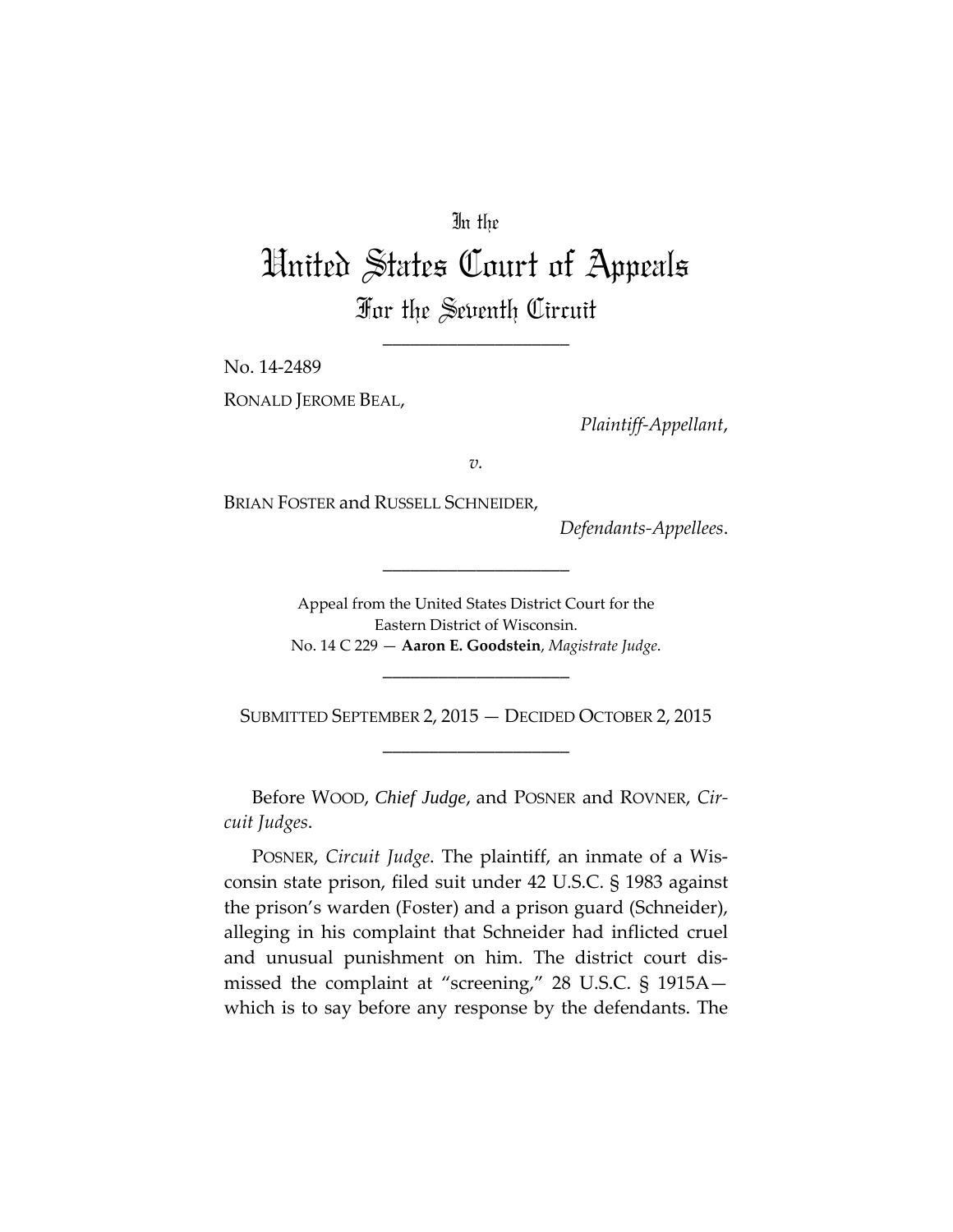ground of the dismissal was failure to state a claim; the magistrate judge (presiding with the consent of the parties) stated that "standing alone, verbal harassment of an inmate does not constitute a constitutional violation."

Neither in the district court nor in this court has the plaintiff mentioned defendant Foster, the warden, so his dismissal from the suit was proper; not so the dismissal of Schneider.

The proposition that verbal harassment cannot amount to cruel and unusual punishment is incorrect. Suppose a prisoner is having severe headaches and he complains about them to a prison doctor, who writes him a prescription for a powerful drug. A malicious guard learns of this and tells the prisoner the following lie: "the doctor didn't tell you, but he told me: you have incurable brain cancer and will be dead in three months. Now let me tell you what he told me are the symptoms you will be experiencing as your cancer worsens." Or the guard, again lying, tells another prisoner: "I am sorry to have to inform you that your wife and children have been killed in a car crash." The harassment in both cases is purely verbal, yet as cruel (and, one hopes, as unusual) as in cases of physical brutalization of prisoners by guards. To attempt to draw a categorical distinction between verbal and physical harassment is arbitrary. In short, "the alleged pain [sufficient to constitute cruel punishment] may be physical *or psychological*." *Watison v. Carter*, 668 F.3d 1108, 1112 (9th Cir. 2012) (emphasis added).

So saying, we are mindful of cases, including our decision in *DeWalt v. Carter*, 224 F.3d 607, 612 (7th Cir. 2000), which say that "standing alone, simple verbal harassment does not constitute cruel and unusual punishment." But it is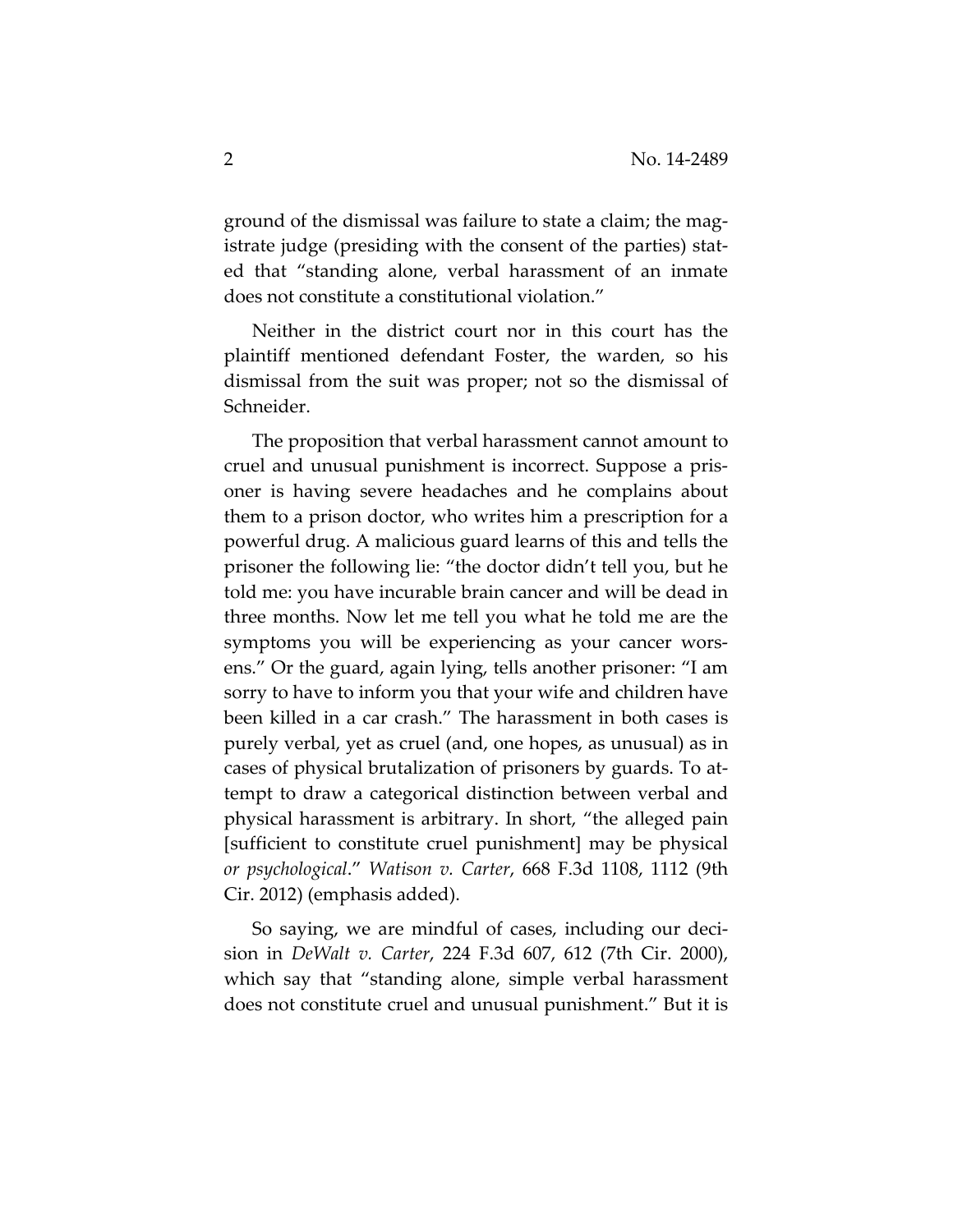unclear what "simple" is intended to connote. In our hypothetical examples, the verbal harassment is "simple" in the sense of being brief, lucid, and syntactically simple. But what is simple can also, as in our two examples, be devastating. In *DeWalt* the plaintiff had alleged that a prison officer had "made a series of sexually suggestive and racially derogatory comments to [the plaintiff] regarding certain female teachers at the prison schools." *Id*. at 610. This verbal harassment was directed, to a significant degree, at the female teachers rather than at DeWalt, and second-hand harassment may be too "simple" to state a claim of cruel and unusual punishment, whereas the lies in our two hypothetical cases were aimed directly and hurtfully at the prisoner. But "simple" is the wrong word; what is meant is "fleeting," too limited to have an impact.

Simple or complex, most verbal harassment by jail or prison guards does not rise to the level of cruel and unusual punishment. See, e.g., *Davis v. Goord*, 320 F.3d 346, 353 (2d Cir. 2003); *Keenan v. Hall*, 83 F.3d 1083, 1092 (9th Cir. 1996); *Purcell v. Coughlin*, 790 F.2d 263, 265 (2d Cir. 1986). But some does; and so consider the allegations in this case that defendant Schneider "made verbal sexual comments directed towards inmate Brian Anthony, telling Ronald Beal to place his penis inside Brian Anthony," and that "on several prior occasions" Schneider had urinated in view of the plaintiff (by leaving the bathroom door open) and of other inmates, looking at them "while smiling." These are the only allegations of the complaint, but one can imagine how they might have been amplified had the magistrate judge not terminated the suit so abruptly. The plaintiff attempted in his appeal brief to amplify the first allegation, stating that what Schneider had said to another inmate—presumably Anthony—in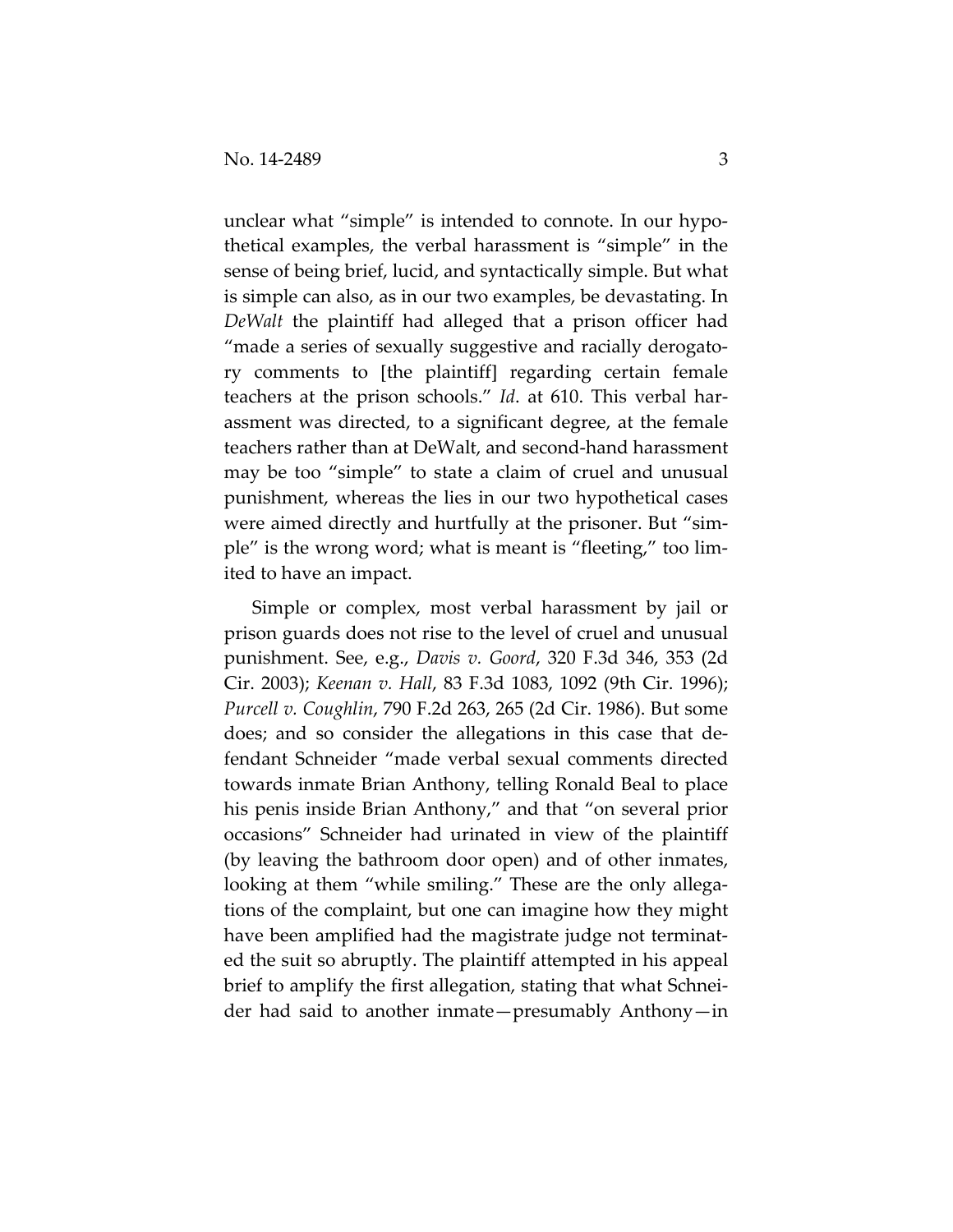the presence of the plaintiff and other inmates was that if the plaintiff would "put his Weiner [penis]" in the other inmate's mouth the inmate would smile.

The remarks attributed by the plaintiff to Schneider, including the "smile" references and the display of Schneider's own penis in his repeated public urinations ("recurrences of abuse, while not a prerequisite for liability, bear on the question of severity," *Crawford v. Cuomo*, 796 F.3d 252, 257 (2d Cir. 2015)) could have been understood by the inmates as implying that the plaintiff is homosexual. The fact that Schneider is a Sergeant may have amplified the impact of his remarks.

In his appellate filings the plaintiff further claims that other inmates would harass him by calling him names such as "punk, fag, sissy, and queer," all of course derisive terms for homosexuals and possibly inspired or encouraged by Schneider's comments—and we note in this connection that the complaint charges the two defendants (realistically, though, just Schneider, not the warden) with sexual harassment. Conceivably the plaintiff feared that Sergeant Schneider's comments labeled him a homosexual and by doing so increased the likelihood of sexual assaults on him by other inmates.

The plaintiff claims to have experienced severe psychological harm as a result of the incidents described in his complaint—psychological harm that induced him to seek "psych service" help repeatedly from the prison's Clinical Services division. He has filed records of these visits and also proof that he filed a grievance with the prison concerning Schneider's comments and that on May 24, 2013, the prison upheld the grievance. Though it has been more than two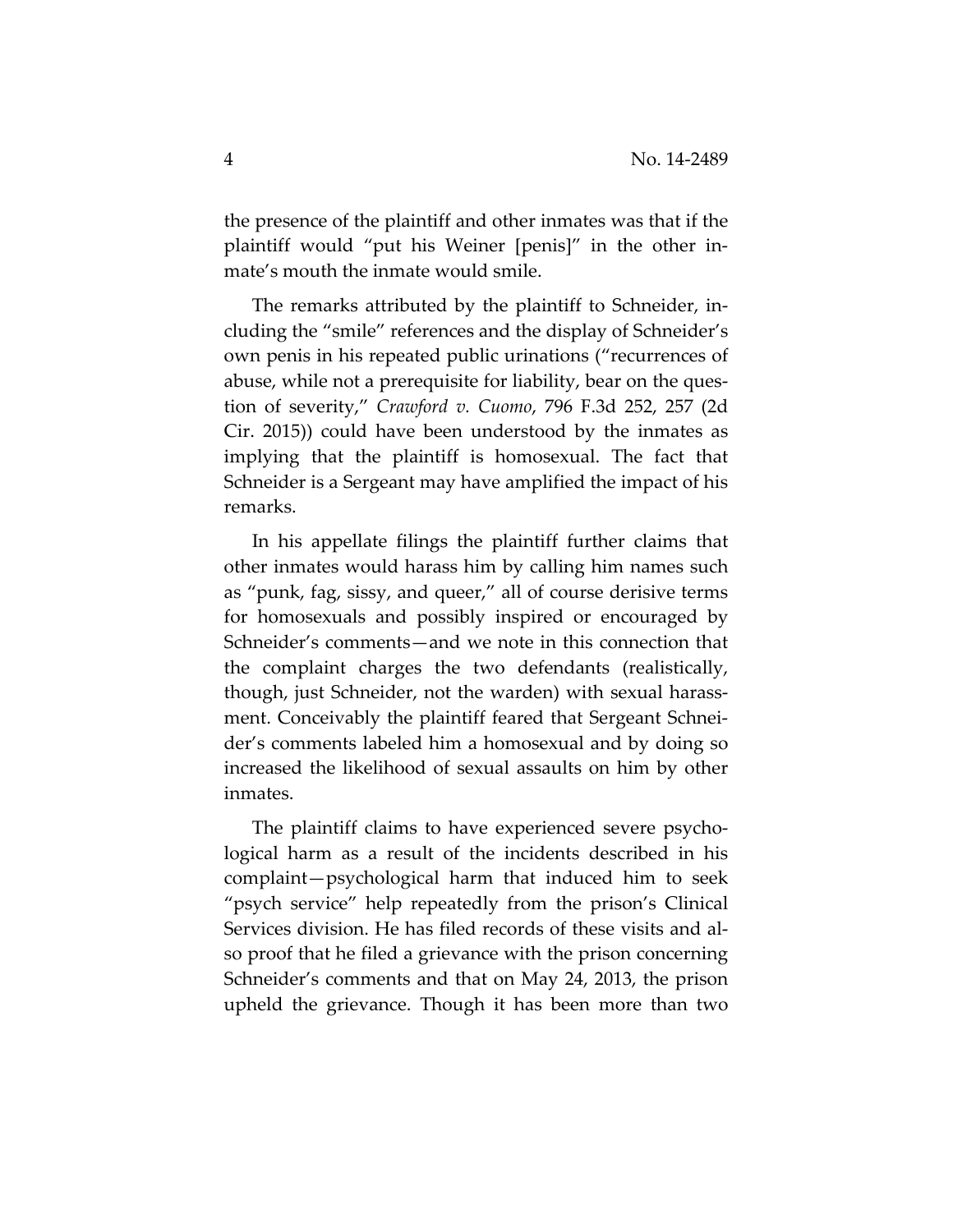years since that ruling, the plaintiff states without contradiction that he's been unable to learn what findings emerged from the grievance proceeding and whether any punishment was imposed on Schneider for his misconduct. Those findings might either strengthen or weaken his case. The magistrate judge should have ordered the defendants to produce them.

And he erred in saying that "the plaintiff alleges only verbal harassment." Urinating isn't verbal. We can imagine, as suggested in the preceding paragraph, that the plaintiff was seriously upset by Schneider's nonverbal as well as verbal behavior, which may have made him a pariah to his fellow inmates and inflicted significant psychological harm on him.

A certain latitude should be allowed in the interpretation of complaints filed by pro se prisoner litigants, such as the plaintiff in this case, whose legal knowledge and expressive skills are palpably deficient. This is a case in which before dismissing the complaint the district court should have considered seeking clarification and amplification. In *Williams v. Wahner*, 731 F.3d 731, 734 (7th Cir. 2013), we pointed out that "many prisoners can explain themselves orally but not in writing. They may be illiterate in English, or they may simply be such poor writers that they can't convey their thoughts other than orally. So we can understand a judge's wanting to clarify an unclear pro se complaint by interviewing the plaintiff," provided, as we explain in *Henderson v. Wilcoxen* (7th Cir. 2015) (issued today) that a transcript or recording of the interview (which will usually be conducted telephonically) is made. Where appropriate, hearings can be a useful means of "trying to determine what the plaintiff is alleging."